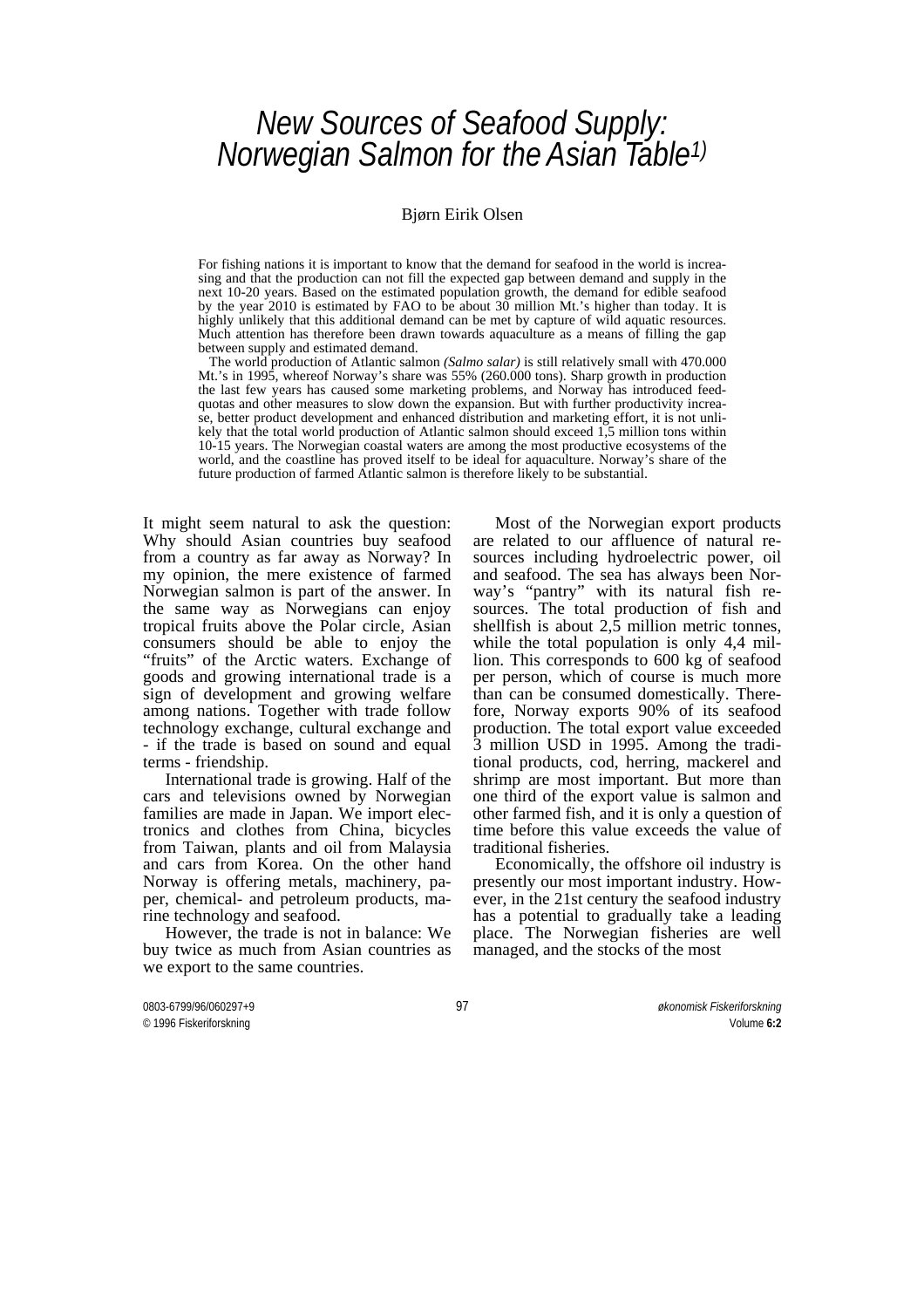important species are good - due to successful resource management based on the principle of sustainable yield. Capture fisheries have long traditions in Norway. Aquaculture has, on the other hand, a history of only 20 years. Nevertheless, aquaculture of Norway is now of almost the same economical size as the fisheries.

 In order to meet this challenge, the industry has to mature and expand its international co-operation. Because of this, we have strong reasons to welcome extended collaboration with the great fishing nations in Asia. As a matter of fact, it is mainly in this part of the world that Norway can find fellow countries which put prime importance on the fisheries sector, both regarding the economical and cultural aspects of this industry.

 When it comes to the cultural and culinary aspects of the fisheries, Norway has a lot to learn from Asia. Through centuries oriental people have developed ways of esteeming and exploiting all kinds of seafood that can inspire wider, more value added and more nutritious ways of utilising the resources.

## *Growing demand for seafood*

For fishing nations and for customers who have to import and buy fish, it is important to know that the demand for seafood in the world is increasing, and that the production can not fill the gap between the expected demand and supply. Based on the estimated population growth, the demand for edible seafood is estimated by FAO to increase with about 30 million Mt.'s within 10 to 20 years (FAO; "The State of World Fisheries and Aquaculture").

 The increasing demand for seafood is in fact very much due to the economical development in Asia. For instance Japan has strongly influenced the supply and demand situation for seafood on the international market the last two decades. From being a net exporter in the early seventies, Japan imported 3,6 million Mt.'s of high value seafood products in 1995.

 We can expect China to be the next country to strongly influence this situation in the coming two decades. According to FAO, China produced 18 million Mt.'s of seafood products in 1993. So far China's international trade has been moderate. But due to the large population and a growing purchasing power, it is reason to believe that the net import of seafood to China will grow strongly in the near future.

 Together with a growing demand in other South-East Asian countries, and together with a growing demand in other parts of the world, it is likely to believe that FAO's estimates are realistic.

 It is highly unlikely that the additional demand can be met by capture of wild aquatic resources. Much attention has therefore been drawn towards aquaculture as a means of filling the gap between supply and estimated demand. But not even the most optimistic estimates of production capacities of aquaculture are high enough to fill this gap. The most likely future *scenario* is therefore that aquatic food will be a limited resource on the international food market.

 Latest estimates by FAO show that the world's total harvest of aquatic food and feed organisms, including farmed species, was 101 million Mt.'s in 1993. The modern industrial ocean fisheries expanded rapidly in the period from just after World War II and until the early 1980's. Since then the catches of marine fish and shellfish have reached a ceiling and started to decline after 1989; reaching 84 million tonss in 1993. According to FAO, about 70% of the worlds marine stocks are fully exploited, overexploited, depleted or in the process of being rebuilt as a result of exploitation.

 While the harvest by capture fisheries has started to decline, the output from aquaculture has increased at a rate of about 20% per year reaching 17 million Mt.'s in 1993. This has, however, not been enough to compensate for the reduction in capture.

 The general picture which emerges from this description of the status of the world's fisheries sector, is that the capture fisheries has severe health problems whereas aquaculture is in a vigorous shape. It is adequate to describe the present development as a "blue revolution", a revolution which takes place all over the world. But there are also limits to growth of aquaculture in the

98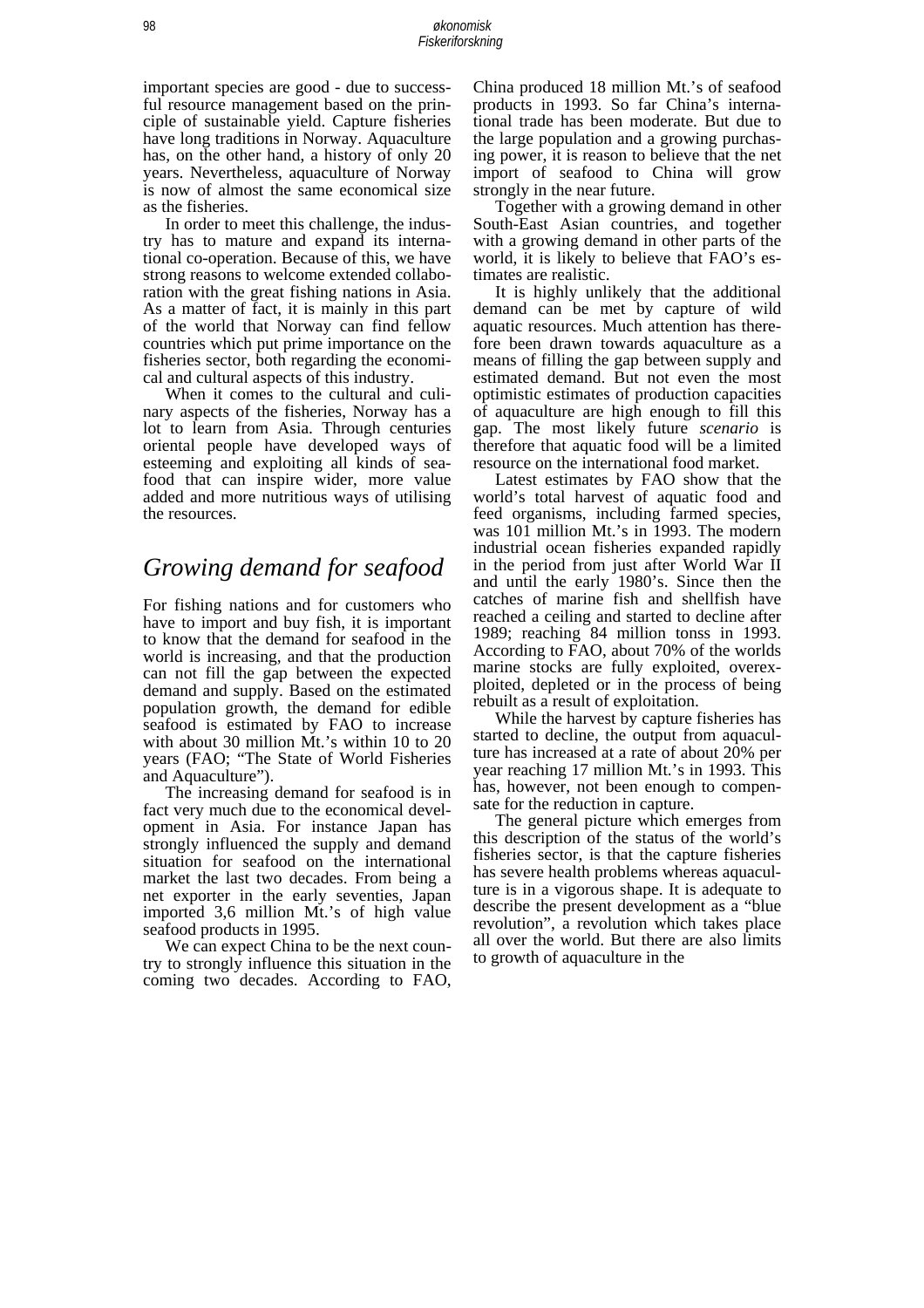

Figure A Total Production of Atlantic Salmon. The Norwegian Seafood Export Council, The Norwegian College of Fishery Science, Source FAO.

world, mainly due to the shortage of fresh water, farming locations and feed.

In the seafood business many people talk about over-production of farmed Atlantic salmon. The growth has certainly been strong, and there has not been enough marketing effort - especially regarding development of new markets. But considering the gap between demand and supply of seafood - that we can expect within a decade or two - the world will need all the first class salmon it can produce.

The production of Atlantic salmon is still relatively small - but steadily growing (figure 1). According to the FAO statistics, it was number 43 in volume on the list of the most important species in 1993 - with a production of 310.000 Mt.'s. In 1995 the total world production of Atlantic salmon increased to approximately 470.000 tons, whereof Norway's share was 55% (260.000 tons). This sharp growth naturally caused some marketing problems, and from the Norwegian side we have introduced feedquotas and other measures to slow down further expansion. In fact, Norway has had a relatively lower growth rate the last few years than other main producers as Scotland and Chile.

With further productivity increase, better product development and enhanced distribution and marketing effort, we should not be surprised if we find Atlantic salmon among the 10 most important species in the world within 10 to  $15$  years. This means that the

production would pass 1,5 million tons. The Norwegian coastal waters are among the most productive ecosystems of the world, and the coastline has proved itself to be ideal for aquaculture. Norway's share of the future production of farmed Atlantic salmon is therefore likely to be substantial.

#### *The farming of Atlantic salmon*

There is few little industry in Norway, and the waters is not affected by pollution or runoffs. The clean oceanic water from the North Atlantic flushes like a river along the coast and keeps the ice away (figure 2).

 Norwegian salmon *(Salmo salar)* is the predominant species in the Norwegian aquaculture. The life cycle of wild Norwegian salmon starts in the rivers along the coast. From there they migrate to the North Atlantic and return to the rivers when they are sexually mature and ready to spawn. When the wild "fingerling" reaches a certain stage in development, they migrate from fresh water towards the sea. This change, from living in freshwater to living in saltwater, is called the smoltification process. For wild salmon, the process follows the seasons. In captivity, the smoltification process can be controlled by the introduction of certain stimuli, like artificial light and temperature.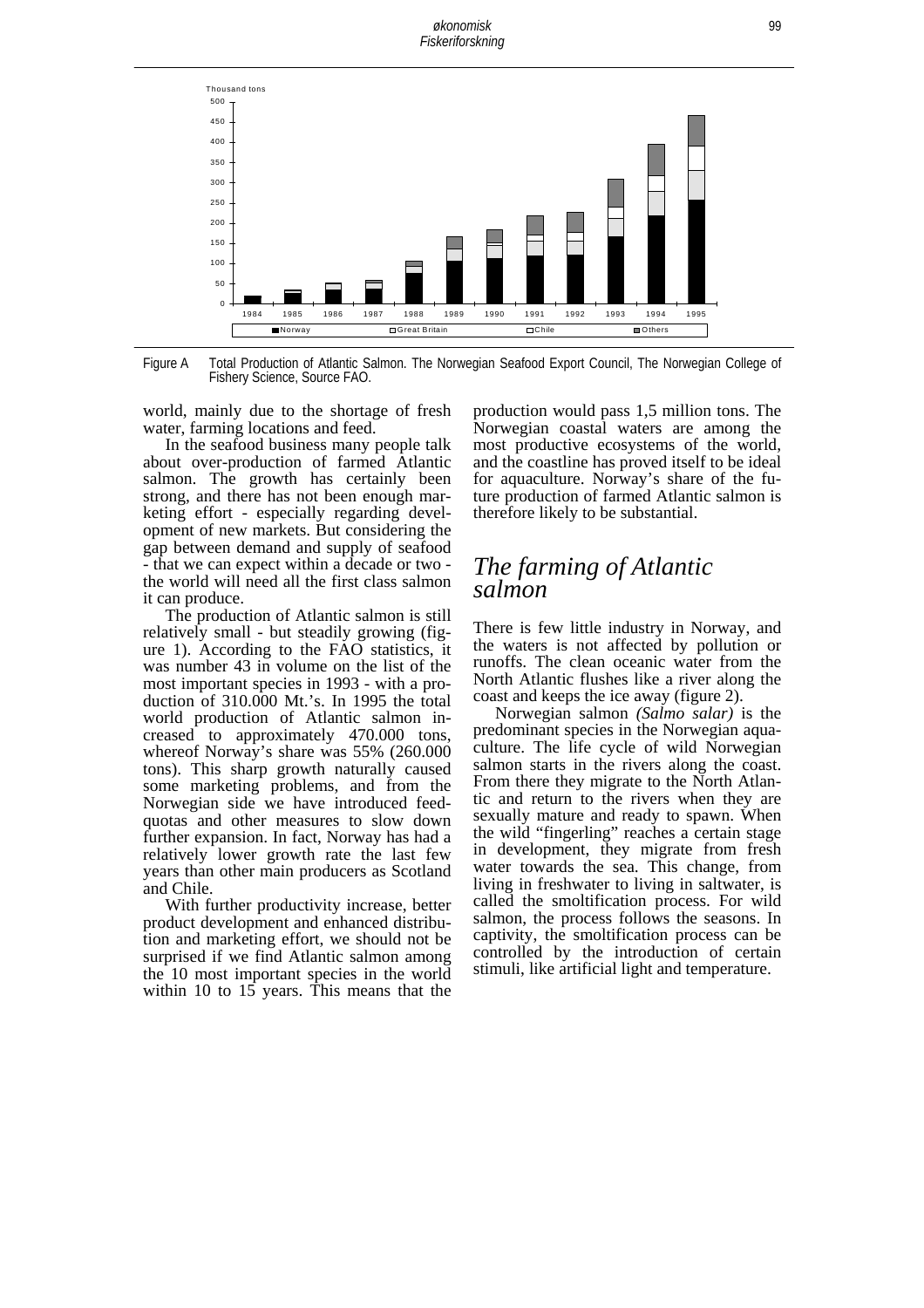*økonomisk Fiskeriforskning* 



Figure B Growth Rate for Farmed Atlantic Salmon (Norway).

Once the fish is smoltificated, it is ready to be transferred to saltwater cages along the coast. In these cages, the fish is given a carefully developed and highly nutritious feed to induce fast and healthy growth. The fish reaches market weight - which normally varies from about 2 to 7 kg - in about 12 to 24 months, depending on the natural conditions at the site.

The development of the salmon farming industry is based on a close co-operation between research institutions and the industry to solve the problems encountered by the fish farmers. The results are a farming practice which today is sustainable and in harmony with nature. One of the most significant achievements has been the new aquafeeds which yield 1 kg of salmon per kg of feed, compared to 2.5 kg feed per kg fish 10 years ago. Together with other improvements, this has led to a sharp increase in growth rate (figure 2).



Figure C Production of Atlantic Salmon in Norwegian Aquaculture and the use of Antibiotics.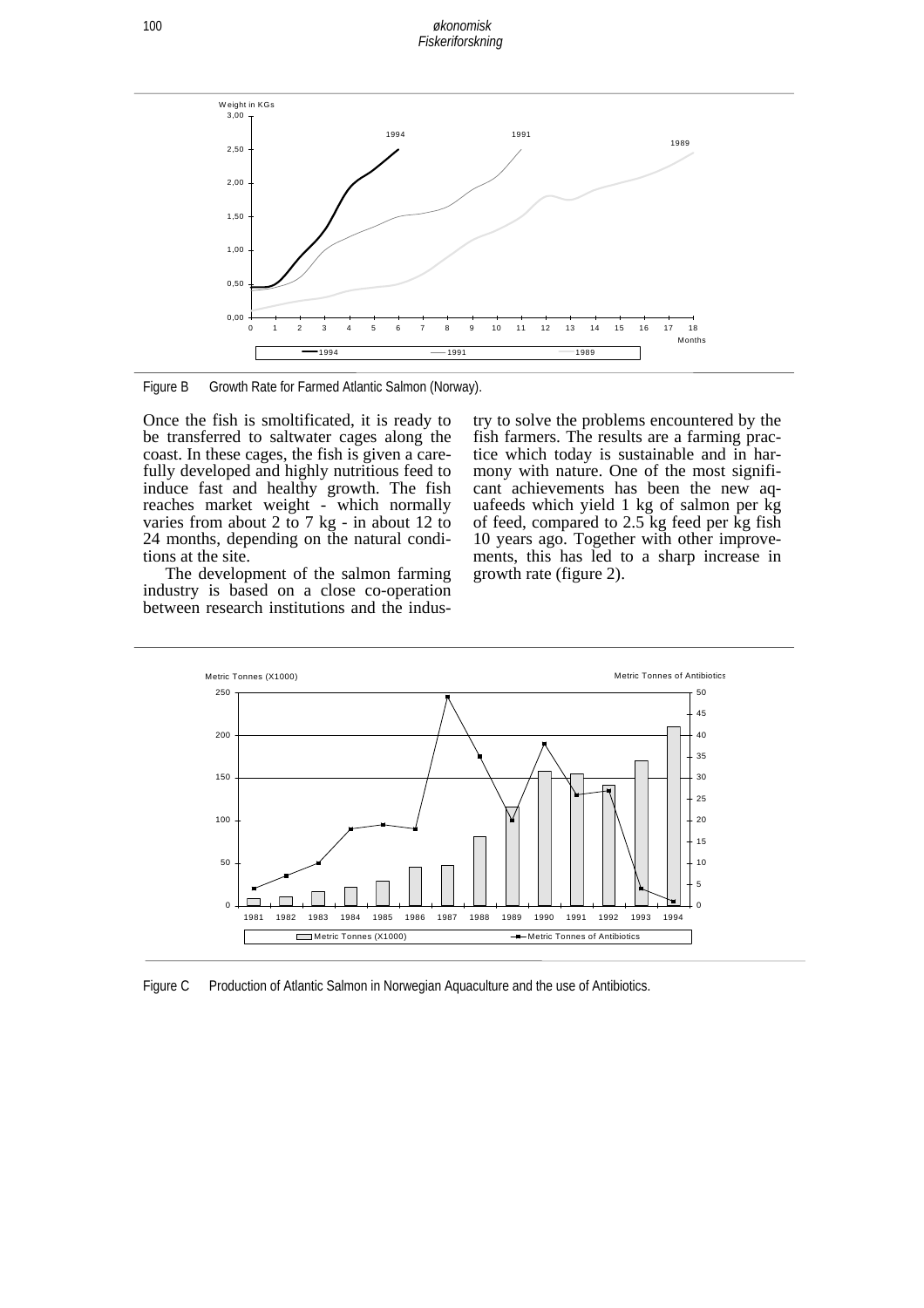

Figure D Norwegian Exports of Salmon Products to Japan and South-East Asia.

This has also reduced the load of organic waste from the farms and at the same time reduced the cost of feeding. The general improvement in the farming practice can be recorded directly from the use of antibiotics n the salmon farming industry, which has been reduced drastically and today is very low compared to other sectors of animal farming (figure 3).

### *Norwegian exports of salmon to Asia*

At present the main markets for Norwegian salmon are the EU-countries, but we believe that the demand for imported salmon in Asian countries will grow. This is due to the growing economies in the Pacific region, and due to the fact that Asian people - with their innate love for seafood - have a tendency to eat more seafood as their purchasing power increase. We also believe that farmed Norwegian salmon has the quality to meet the expectations of the demanding Asian consumers.

Total exports of farmed Atlantic salmon *(Salmo salar)* and trout *(Salmo trutta)* from Norway to East Asia has been growing from 6.300 Mt.'s in 1990 to 34.000 tons in 1995 (figure 4). The value of this export was approximately 190 million USD last year, while the total export value of Norwegian salmon was close to 1,1 billion USD. The relative share of exports to East Asia is also increasing. In 1990 East Asia accounted for less than 5% of the total value of salmon exports from Norway. In 1995, five years later, the relative share of salmon exports had increased to 17,5%.

Table A Norwegian Exports of Salmon to East Asia, 1995. (Totalt value 190 Mill. USD).

| Country      | Andel i % |  |  |
|--------------|-----------|--|--|
| Thailand     | 0,09      |  |  |
| China        | 0.36      |  |  |
| Malaysia     | 0,51      |  |  |
| Singapore    | 3.00      |  |  |
| Rep of Korea | 4.23      |  |  |
| Hong Kong    | 5.81      |  |  |
| Taiwan       | 13,80     |  |  |
| Japan        | 72,20     |  |  |
| Total        | 100.00    |  |  |

Japan is by far the most important East Asian market, with a share of 72% of the total Norwegian exports of salmon products to this region (table 1). The most important products are fresh gutted salmon; 11.000 tons, frozen gutted salmon; 5.600 tons, frozen salmon fillet; 1.200 tons and frozen salmon trout; 7.100 tons, - in addition to some smoked products (table 2).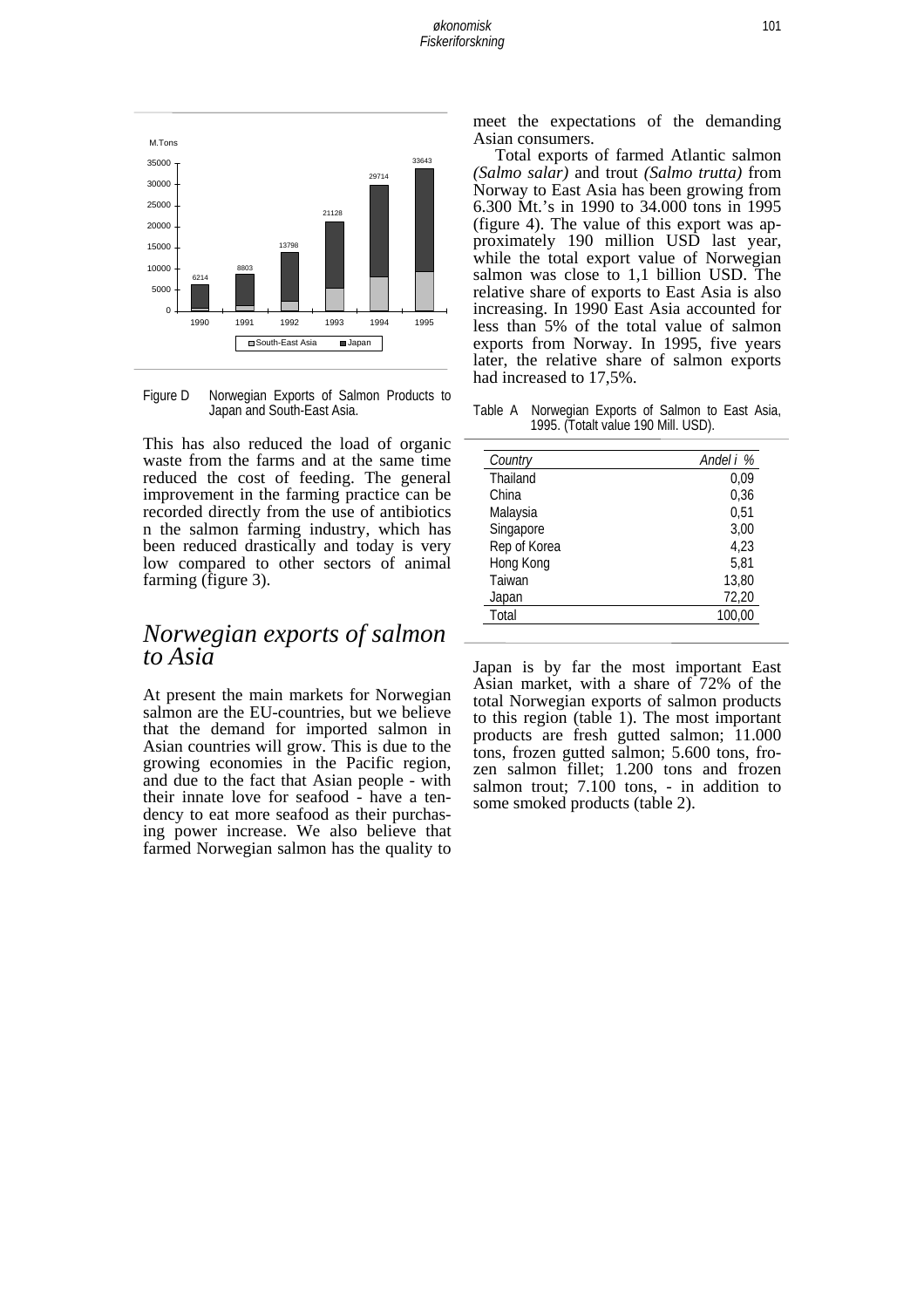|                             | 1990    | 1991   | 1992  | 1993  | 1994   | 1995   |  |
|-----------------------------|---------|--------|-------|-------|--------|--------|--|
|                             | M. Tons |        |       |       |        |        |  |
| Fresh salmon volume         | 4.115   | 4.033  | 5.106 | 8.163 | 12.197 | 11.146 |  |
| Frozen salmon volume        | 576     | 782    | 3.239 | 3.613 | 2.445  | 5.593  |  |
| Frozen salmon fillet volume | 0       | 369    | 198   | 171   | 1.152  | 431    |  |
| Frozen trout volume         | 735     | 2.273  | 2.957 | 3.838 | 5.917  | 7.106  |  |
|                             | NOK/kg  |        |       |       |        |        |  |
| Fresh salmon price          | 41,31   | 42.08  | 39.55 | 39.14 | 38,77  | 32,80  |  |
| Frozen salomn price         | 38.31   | 33.42  | 23.16 | 30.97 | 37.07  | 34,08  |  |
| Frozen salmon fillet price  | 0       | 100.20 | 84.98 | 74,22 | 66.07  | 62,64  |  |
| Frozen trout price          | 33,72   | 34,10  | 33,72 | 33,63 | 32,88  | 33,21  |  |

Table B Norwegian Exports of Salmon to Japan.

Japanese consumption of salmon has increased by 400% the last 25 years, to a level of more than 500.000 tons in 1995. The salmon consumed in Japan is mainly Pacific salmon. Sockeye and chum has always enjoyed a predominant position. Norwegian salmon has been able to penetrate this market. This is noteworthy, since the Norwegian farmed salmon is more expensive than the Pacific wild species. Eight years ago, the Japanese consumed only 1.500 tons of Norwegian salmon and trout. Last year, they consumed 24.000 tons. At the moment, Japan is the third biggest market for Norwegian salmon and trout, after France and Denmark.

There are many reasons why the Japanese seafood market has absorbed Norwegian salmon. One reason is that consistent fish farming allows close monitoring and control of the fish during their life cycle. The Norwegian farmers can guarantee supply 365 days per year. There is no risk of contamination of the product by parasites, which are often found in wild salmon. This means that it is safe to eat the fish raw. The farmed Atlantic salmon also has textural properties and oil content suitable for raw use, while pigmentation can be adjusted with natural ingredients in the feed according to the wish of the consumer. The flesh is tender, with no blood spots and a hygienic quality secured by Governmental authority.

Norwegian salmon differs from Pacific wild salmon in many important ways. The harvest and processing of farmed salmon is under strict control, and all fish are har-

vested before they are sexually mature. Prior to harvesting the fish are not fed for 1-2 weeks, to clean their intestines end enhance the quality. The whole process of harvesting, inspection and packing, preparing the salmon for shipment or freezing, takes less than one hour.

These attributes have given the Norwegian salmon an excellent reputation in one of the world's most demanding seafood markets. The fact that prices have been lowered, due to increased productivity in the farming process, has also strengthened the market accessibility.

From the Norwegian side we have great expectations about the future increase of the consumption of Norwegian salmon for *Sashimi* and *Sushi* use in Japan, and we are presently running campaigns together with Japanese importers and super market chains. In this way, we hope to increase our share of the total Japanese salmon market - from today's 5% - without competing with the traditional use of Pacific salmon as fresh or salted "kirimi" - mainly used as raw material for grilling in Japanese restaurants and homes.

The Norwegian marketing activities in Japan has been based on thorough marketing research. I was myself involved in a marketing and research program called "Project Japan" from 1986 to 1989, when Japan was a new market for the Norwegian seafood industry. This program co-operated with the industries of Norway and Japan and was supported by the authorities of both countries. I strongly believe that such an ap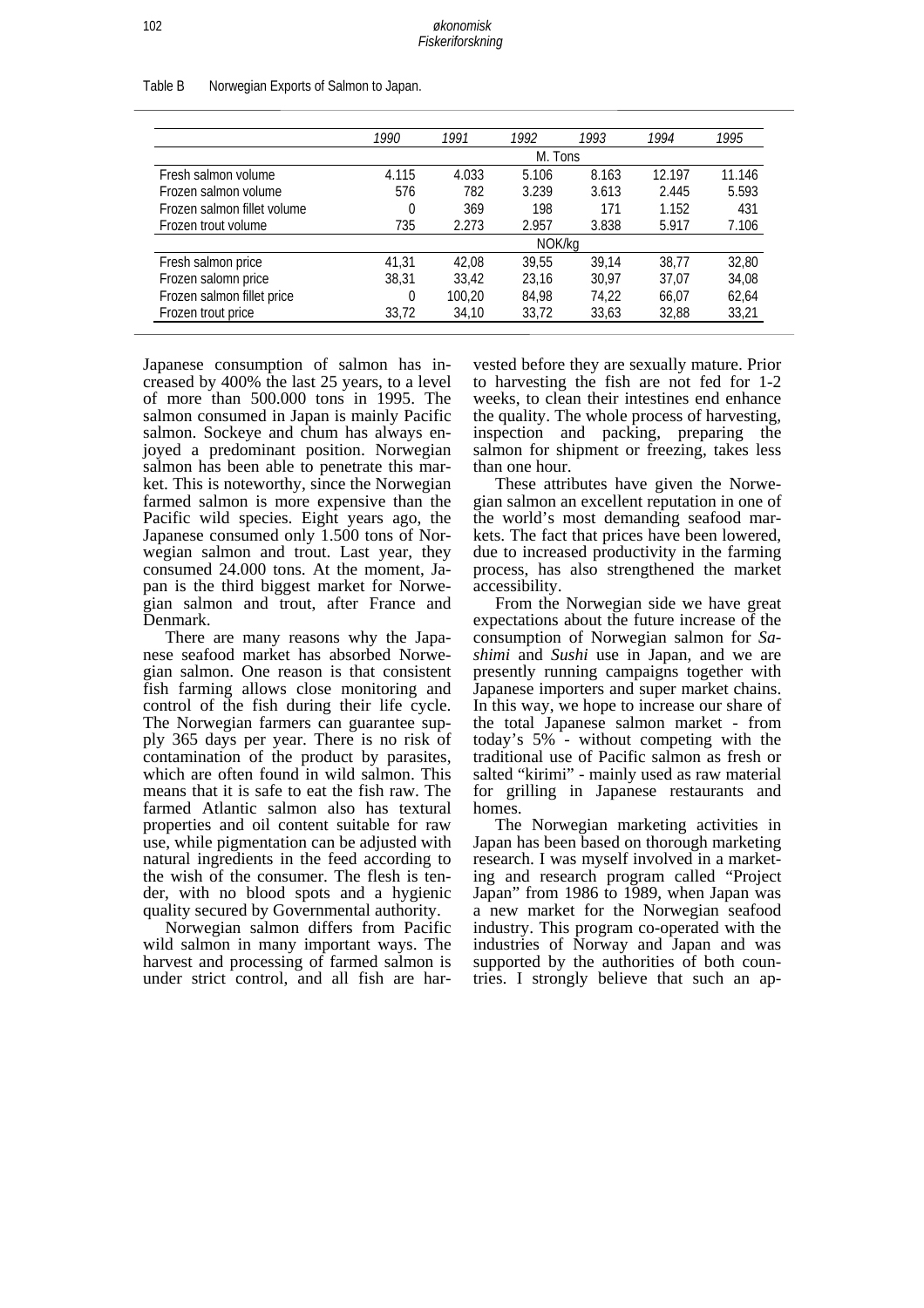proach gave a sound base for the expansion of the seafood trade.

 The experience of selling Norwegian salmon in Japan is insufficient for developing a marketing strategy for South-East Asia. The marketing approach for China, Korea or Malaysia will have to be different. In 1995 the Norwegian Institute of Fisheries and Aquaculture Ltd., in co-operation with the Norwegian Seafood Export Council, launched a marketing study program focusing on South-East Asia. The studies started out with Hong Kong and China. Next year we hope to include Taiwan, South Korea, Singapore and Malaysia. In addition to this, The Norwegian Seafood Export Council has established a market information system covering South-East Asia. In this way we hope to produce information that can be used for product development, marketing strategies and promotion activities.

 We expect it to be more difficult to promote salmon in South-East Asia than in Japan, due to the enormous geographical area with complex cultures and distribution systems. Most of the consumers are unfamiliar with Atlantic salmon, the food culture and ways of cooking are complex - and the purchasing power among people in various South-East Asian countries is - on average low compared to Japan.

 For an exporter of Norwegian salmon, the worst case would be that their products were not accepted due to the characteristics of the fish itself; such as taste, texture, colour, appearance and size. However, so far our experience of selling salmon in Asia indicates that such obstacles are not insurmountable and that most consumers will accept Norwegian salmon, provided it is made available and prepared in the correct way.

 *Taiwan* has become the most important country in *South-East Asia* for the Norwegian aquaculture industry (figure 5a). The growth has been tremendous. In 1990 the Taiwanese consumed 14 tons of Norwegian salmon. Five years later, in 1995, the Taiwanese consumed more than 5000 tons, consisting of 1.500 tons of fresh salmon, 3.200 tons of frozen salmon, 120 tons of frozen salmon fillet and 260 tons of frozen trout. In few years, Norwegian salmon has spread from Taiwan's hotels and restaurants into supermarkets and even wetmarkets. Availability, taste and an acceptable price are the main reasons why new market segments have opened up and in turn has triggered the increase in consumption. The Taiwanese have a preference for big and relatively fat salmon, and they have started to use this salmon also as Sashimi.

 The second most important market in South-East Asia is *Hong Kong*, buying 1.800 tons of salmon products from Norway in 1995 (figure 5b). Fresh salmon is the main product with 1.400 tons. The growth has been steady since 1990. The citizens of Hong Kong have a very high buying power, and it has been relatively easy to introduce salmon to restaurants and supermarkets. We are also aware of Hong Kong as an reexporter of fish products to China. Because of the strategic location, the Norwegian Seafood Export Council has opened a representative office in Hong Kong.

 Another promising market for Norwegian salmon in East Asia is *South Korea* (figure 5c). The export to this country has increased from 120 tons in 1990 to 1.300 tons in 1995; - mainly frozen gutted salmon. With a population of 37 million people, a strong buying power and a yearly economical growth of approximately 7%, we expect the demand for imported salmon to increase further.

 Going back to 1990, *Singapore* was the most important market in South-East Asia for Norwegian salmon with an export of 305 tons (figure 5d). But with a population of only 3 million people they have a limited demand. The exportation reached 800 tons in 1995. But, like Hong Kong, Singapore has a strategic location and its cuisine is also a "trend setter" for the cuisine in the South Pacific. We therefore pay high attention to Singapore regarding market analyses and promotion.

 *Malaysia* has been influenced by Singapore, and some Norwegian salmon has been re-exported from Singapore to Malaysia (figure 5e). In addition, the direct export to Malaysia has increased from 4 tons in 1990 to 180 tons in 1995. Even though the population of Malaysia is smaller than most of the neighbouring countries, it is regarded by Norwegian exporters as an interesting and promising market with a strong economical growth. The Malaysian consumers seem to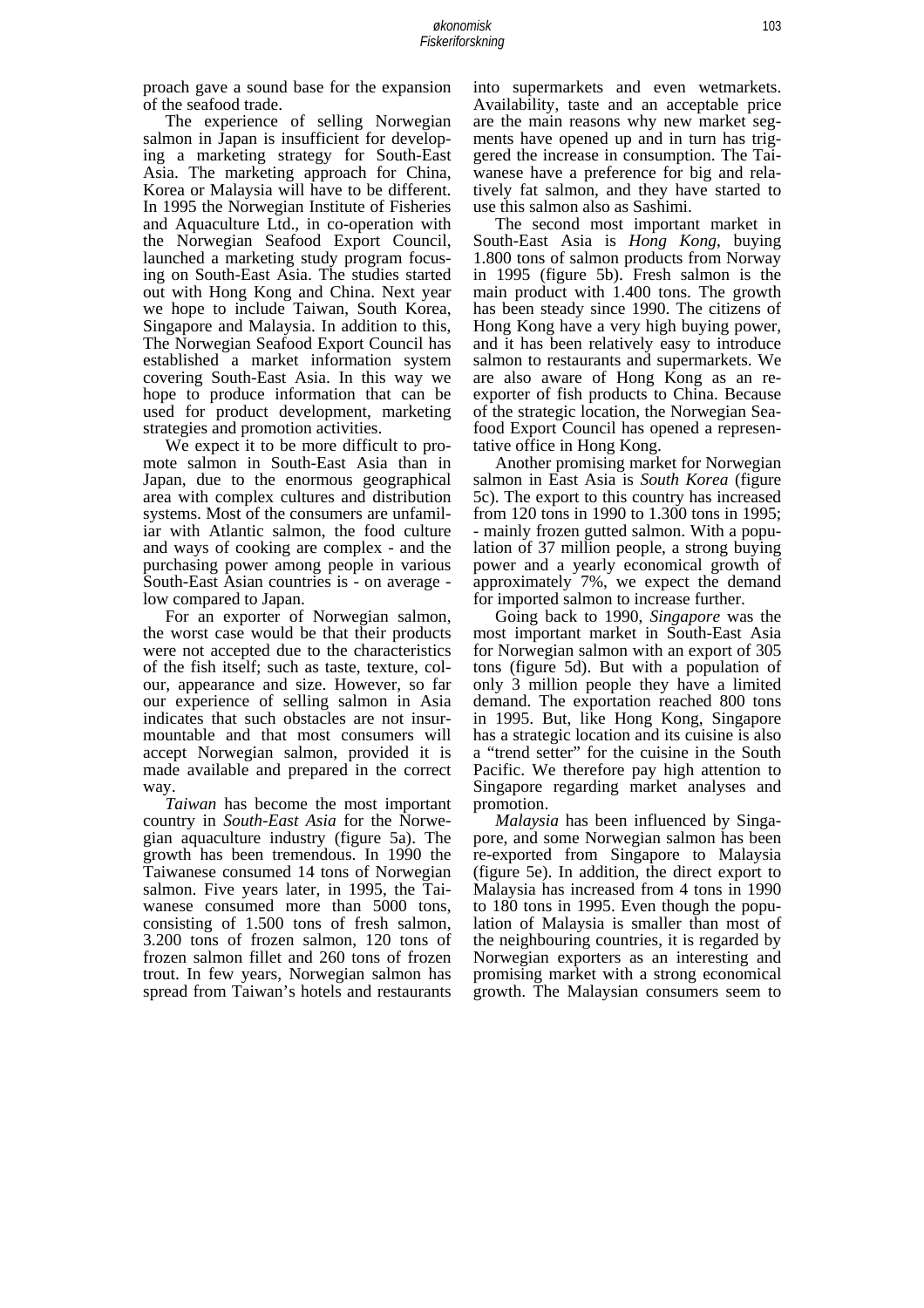fancy the taste and the smooth texture of this - until now - relatively unknown fish.

In addition to some re-export from Hong Kong, 110 tons of fresh and frozen salmon was exported from Norway to *China* in 1995 (figure 5f). The Norwegian seafood industry is very optimistic about the future demand for farmed Atlantic salmon to China. This is due to the combination of a population of 1,2 billion people - and an expected yearly

growth in GNP of about 9%. So far, only a few airloads and containers of Norwegian salmon have been exported to China, mostly to high class hotels in the major cities. We believe that international hotels and restaurants are the first step in approaching this market. With a growing buying power, a growing interest in eating foreign dishes will usually follow.



Figure E Norwegian Exports of Farmed Atlantic Salmon

Seafood has traditionally had a high status in Chinese cuisine, and in recent years, we have seen increased consumption of seafood in the more affluent coastal provinces. The next, and most important step, will be to approach the supermarkets. Today there are